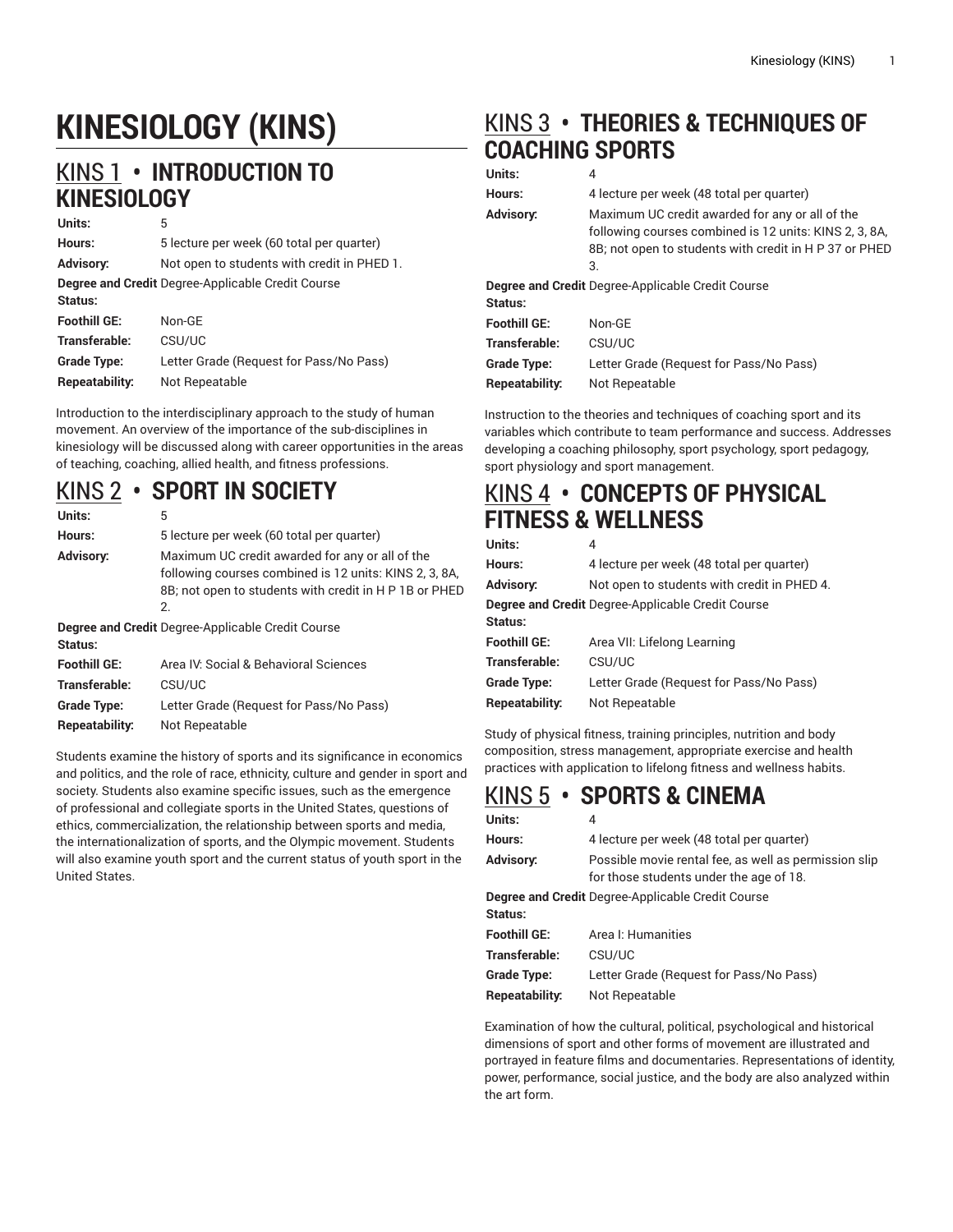# [KINS 8A](http://catalog.foothill.edu/course-outlines/KINS-8A/) **• THEORY & CONCEPTS OF EXERCISE PHYSIOLOGY I**

| Units:                                                   | 5                                                                                                                                                            |  |  |
|----------------------------------------------------------|--------------------------------------------------------------------------------------------------------------------------------------------------------------|--|--|
| Hours:                                                   | 5 lecture per week (60 total per quarter)                                                                                                                    |  |  |
| Advisory:                                                | Maximum UC credit awarded for any or all of the<br>following courses combined is 12 units: KINS 2, 3, 8A,<br>8B; not open to students with credit in PHED 8. |  |  |
| <b>Degree and Credit Degree-Applicable Credit Course</b> |                                                                                                                                                              |  |  |
| Status:                                                  |                                                                                                                                                              |  |  |
| <b>Foothill GE:</b>                                      | Non-GE                                                                                                                                                       |  |  |
| Transferable:                                            | CSU/UC                                                                                                                                                       |  |  |
| Grade Type:                                              | Letter Grade Only                                                                                                                                            |  |  |
| Repeatability:                                           | Not Repeatable                                                                                                                                               |  |  |

Basic concepts and principles of exercise physiology and how the human body responds to the demands of physical activity. Emphasis on anatomy and physiology of human organ systems; cardiorespiratory function; neural and hormonal control; energy systems, expenditure, and fatigue; adaptations to resistance, aerobic, and anaerobic training; body composition and nutrition; and principles of training for sport.

### [KINS 8B](http://catalog.foothill.edu/course-outlines/KINS-8B/) **• THEORY & CONCEPTS OF EXERCISE PHYSIOLOGY II**

| Units:                                                              | 5                                                                                                                |  |
|---------------------------------------------------------------------|------------------------------------------------------------------------------------------------------------------|--|
| Hours:                                                              | 5 lecture per week (60 total per quarter)                                                                        |  |
| <b>Advisory:</b>                                                    | Maximum UC credit awarded for any or all of the<br>following courses combined is 12 units: KINS 2, 3, 8A,<br>8B. |  |
| <b>Degree and Credit Degree-Applicable Credit Course</b><br>Status: |                                                                                                                  |  |
| <b>Foothill GE:</b>                                                 | Non-GE                                                                                                           |  |
| Transferable:                                                       | CSU/UC                                                                                                           |  |
| <b>Grade Type:</b>                                                  | Letter Grade Only                                                                                                |  |
| Repeatability:                                                      | Not Repeatable                                                                                                   |  |

Applied concepts and principles of exercise physiology and how the human body responds to the demands of physical activity. Emphasis on the impact of environmental influences, including physiological responses to exercise in the heat, cold, and at altitude; optimizing performance in sport, overtraining and detraining; body composition and nutrition; use of ergogenic aids; age and sex considerations in sport and exercise; and the implications of physical activity for health and fitness.

# [KINS 9](http://catalog.foothill.edu/course-outlines/KINS-9/) **• BASIC NUTRITION FOR SPORTS & FITNESS**

#### **Units:** 5

| Hours:                                                   | 5 lecture per week (60 total per quarter)   |  |
|----------------------------------------------------------|---------------------------------------------|--|
| <b>Advisory:</b>                                         | Not open to students with credit in PHED 9. |  |
| <b>Degree and Credit Degree-Applicable Credit Course</b> |                                             |  |
| Status:                                                  |                                             |  |
| <b>Foothill GE:</b>                                      | Non-GF                                      |  |
| Transferable:                                            | CSU/UC                                      |  |
| <b>Grade Type:</b>                                       | Letter Grade (Request for Pass/No Pass)     |  |
| Repeatability:                                           | Not Repeatable                              |  |

Practical application of the basic principles of nutrition and how food choices affect health and fitness. This course will provide the student with a basic understanding of how nutrition can be optimized to enhance physical performance potential and sport. "Dietary Guidelines for Americans" will be utilized to inform selection of foods that would maximize individual health.

### [KINS 10](http://catalog.foothill.edu/course-outlines/KINS-10/) **• WOMEN IN SPORTS**

| Units:                                            | 5                                         |  |
|---------------------------------------------------|-------------------------------------------|--|
| Hours:                                            | 5 lecture per week (60 total per quarter) |  |
| Degree and Credit Degree-Applicable Credit Course |                                           |  |
| Status:                                           |                                           |  |
| <b>Foothill GE:</b>                               | Area IV: Social & Behavioral Sciences     |  |
| Transferable:                                     | CSU/UC                                    |  |
| <b>Grade Type:</b>                                | Letter Grade (Request for Pass/No Pass)   |  |
| Repeatability:                                    | Not Repeatable                            |  |
|                                                   |                                           |  |

This course provides students with a chronological history, analysis and interpretation of people, events, and issues that affect women in sport, in past and present day society. Physiological, sociological and psychological aspects of female athletes as related to sports, history, and education will be covered. Students will gain an understanding of the significant events of women in athletics from the past to the present and how their significance will determine the future of women in sports.

### [KINS 15](http://catalog.foothill.edu/course-outlines/KINS-15/) **• FIRST AID & CPR/AED**

| Units:                                            |                                                                                                                                                  |
|---------------------------------------------------|--------------------------------------------------------------------------------------------------------------------------------------------------|
| Hours:                                            | 1 lecture, 1 laboratory per week (24 total per quarter)                                                                                          |
| <b>Advisory:</b>                                  | UC transfer credit is limited for some KINS courses-<br>please see ASSIST org for details; not open to<br>students with credit in PHED 15 or 66. |
| Degree and Credit Degree-Applicable Credit Course |                                                                                                                                                  |
| Status:                                           |                                                                                                                                                  |
| <b>Foothill GE:</b>                               | Non-GF                                                                                                                                           |
| Transferable:                                     | CSU/UC                                                                                                                                           |
| Grade Type:                                       | Letter Grade (Request for Pass/No Pass)                                                                                                          |
| Repeatability:                                    | Not Repeatable                                                                                                                                   |

Provides the layperson with the knowledge and skills to respond to an emergency. Certification opportunity in First Aid and CPR/AED, CPR/AED for the Professional Rescuer, or Basic Life Support for the Healthcare Provider.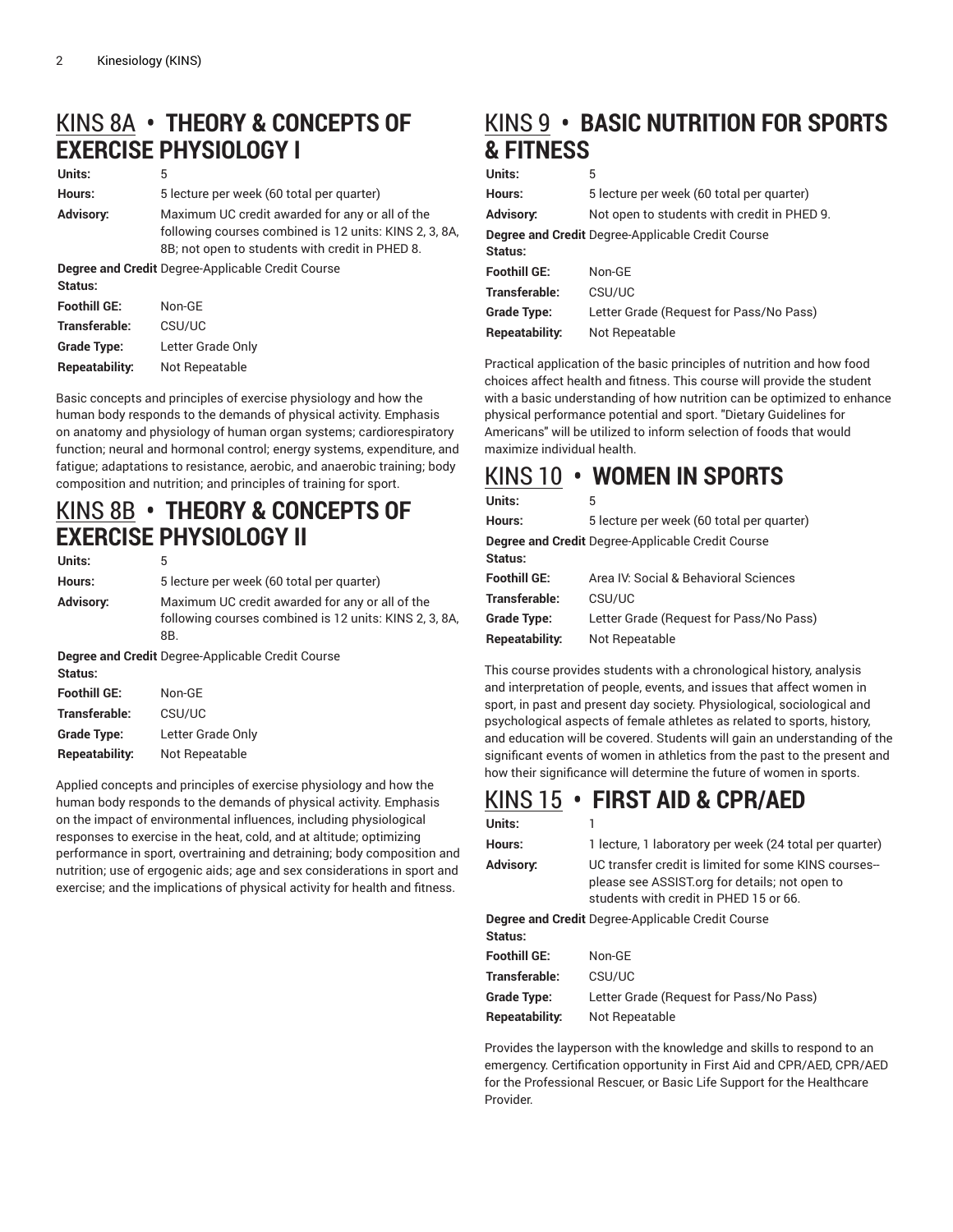# [KINS 16A](http://catalog.foothill.edu/course-outlines/KINS-16A/) **• PREVENTION OF ATHLETIC INJURIES**

#### **Units:** 3

| Hours:<br>Advisory:                               | 2 lecture, 3 laboratory per week (60 total per quarter)<br>Internet access to complete quizzes, discussions and<br>assignments; not open to students with credit in HP |  |
|---------------------------------------------------|------------------------------------------------------------------------------------------------------------------------------------------------------------------------|--|
|                                                   | 67A. PHED 16A or 67A.                                                                                                                                                  |  |
| Degree and Credit Degree-Applicable Credit Course |                                                                                                                                                                        |  |
| Status:                                           |                                                                                                                                                                        |  |
| <b>Foothill GE:</b>                               | Area VII: Lifelong Learning                                                                                                                                            |  |
| Transferable:                                     | CSU/UC                                                                                                                                                                 |  |
| <b>Grade Type:</b>                                | Letter Grade (Request for Pass/No Pass)                                                                                                                                |  |
| Repeatability:                                    | Not Repeatable                                                                                                                                                         |  |
|                                                   |                                                                                                                                                                        |  |

Athletic injury prevention is emphasized through pre-participation physical exams, exercise programs, preventative taping, proper fitting of equipment, and protective braces.

### [KINS 16B](http://catalog.foothill.edu/course-outlines/KINS-16B/) **• EMERGENCY ATHLETIC INJURY CARE**

| Units:                                                              | 3                                                                                                                                     |  |
|---------------------------------------------------------------------|---------------------------------------------------------------------------------------------------------------------------------------|--|
| Hours:                                                              | 2 lecture, 3 laboratory per week (60 total per quarter)                                                                               |  |
| <b>Advisory:</b>                                                    | Internet access to complete quizzes, discussions and<br>assignments, not open to students with credit in H P<br>67B, PHED 16B or 67B. |  |
| <b>Degree and Credit</b> Degree-Applicable Credit Course<br>Status: |                                                                                                                                       |  |
| <b>Foothill GE:</b>                                                 | Area VII: Lifelong Learning                                                                                                           |  |
| Transferable:                                                       | CSU/UC                                                                                                                                |  |
| <b>Grade Type:</b>                                                  | Letter Grade (Request for Pass/No Pass)                                                                                               |  |
| Repeatability:                                                      | Not Repeatable                                                                                                                        |  |

American Red Cross Standard First Aid/CPR certificates are available upon completion of the course. Basic injury recognition and emergency response of acute trauma. Practical hands-on skills are emphasized in laboratories.

# [KINS 16C](http://catalog.foothill.edu/course-outlines/KINS-16C/) **• TREATMENT & REHABILITATION OF ATHLETIC INJURIES**

```
Units: 3
Hours: 2 lecture, 3 laboratory per week (60 total per quarter)
Advisory: Internet access to complete quizzes, discussions and
                assignments; not open to students with credit in H P
               67C, PHED 16C or 67C.
```
**Degree and Credit** Degree-Applicable Credit Course **Status: Foothill GE:** Area VII: Lifelong Learning **Transferable:** CSU/UC **Grade Type:** Letter Grade (Request for Pass/No Pass) **Repeatability:** Not Repeatable

Follow-up injury treatment, phases of tissue healing, and stages of rehabilitation, including therapeutic modalities.

# [KINS 48](http://catalog.foothill.edu/course-outlines/KINS-48/) **• FITNESS ASSESSMENT TECHNIQUES FOR THE PERSONAL TRAINER**

| Units:              | 4                                                                                                                                                                       |
|---------------------|-------------------------------------------------------------------------------------------------------------------------------------------------------------------------|
| Hours:              | 4 lecture per week (48 total per quarter)                                                                                                                               |
| <b>Advisory:</b>    | This is a Physical Education activity course, so UC<br>transfer credit is limited-please visit a counselor for<br>details; not open to students with credit in KINS 52. |
|                     | <b>Degree and Credit</b> Degree-Applicable Credit Course                                                                                                                |
| Status:             |                                                                                                                                                                         |
| <b>Foothill GE:</b> | Non-GF                                                                                                                                                                  |
| Transferable:       | CSU/UC                                                                                                                                                                  |
| <b>Grade Type:</b>  | Letter Grade (Request for Pass/No Pass)                                                                                                                                 |
| Repeatability:      | Not Repeatable                                                                                                                                                          |
| Formerly:           | <b>KINS 52</b>                                                                                                                                                          |
|                     |                                                                                                                                                                         |

The mechanics of fitness training, including strength, endurance and flexibility; provides students the necessary knowledge base to select appropriate fitness assessments. Discussion regarding training techniques, optimal workout environments, safety, contraindications, equipment and existing certification programs will prepare the student to work in the fitness industry. Students will evaluate existing standardized assessment batteries for cardiorespiratory endurance, muscular strength, muscular endurance, flexibility and body composition, blood pressure and cholesterol.

### [KINS 49](http://catalog.foothill.edu/course-outlines/KINS-49/) **• MANAGING PHYSICAL STRESS**

| Units:                                            | 3                                         |  |
|---------------------------------------------------|-------------------------------------------|--|
| Hours:                                            | 3 lecture per week (36 total per quarter) |  |
| Degree and Credit Degree-Applicable Credit Course |                                           |  |
| Status:                                           |                                           |  |
| <b>Foothill GE:</b>                               | Area VII: Lifelong Learning               |  |
| Transferable:                                     | CSU/UC                                    |  |
| <b>Grade Type:</b>                                | Letter Grade (Request for Pass/No Pass)   |  |
| Repeatability:                                    | Not Repeatable                            |  |
|                                                   |                                           |  |

This course is an introduction to physical techniques that effectively relieve stress related physical problems through the lens of kinesiology. Students will be exposed to information on how lifestyle, environment and society affect physical stress and the ability to successfully manage it. Students will develop and implement a personal stress reduction program using physical activities, including but not limited to massage, meditation, breathing exercises, mindfulness, aerobic exercises and pain control techniques.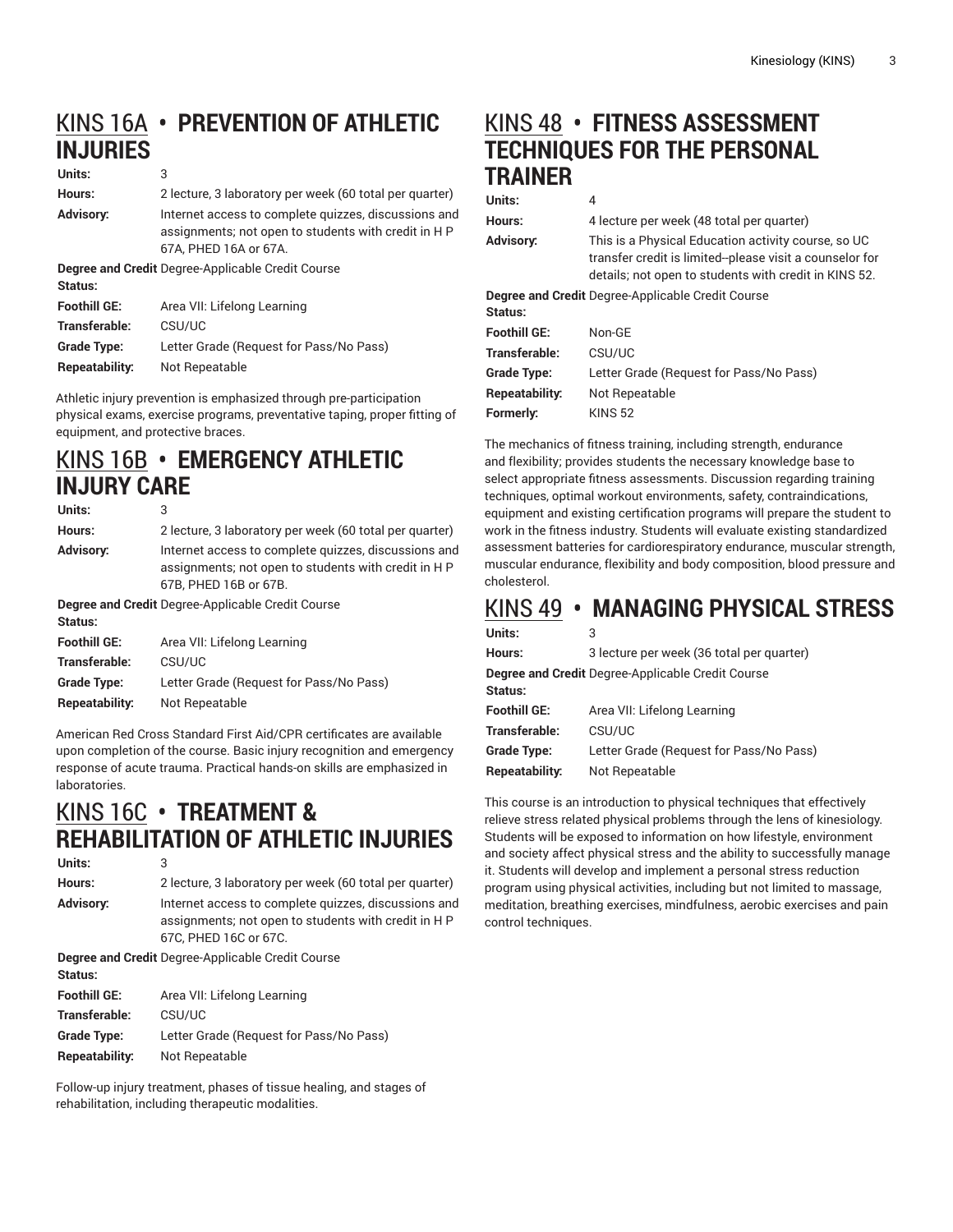# [KINS 51](http://catalog.foothill.edu/course-outlines/KINS-51/) **• PERFORMANCE ENHANCING SUBSTANCES IN SPORT & EXERCISE**

#### **Units:** 4 **Hours:** 4 lecture per week (48 total per quarter) **Advisory:** Not open to students with credit in PHED 51. **Degree and Credit** Degree-Applicable Credit Course **Status: Foothill GE:** Area IV: Social & Behavioral Sciences **Transferable:** CSU **Grade Type:** Letter Grade (Request for Pass/No Pass) **Repeatability:** Not Repeatable

Current and historical issues, as well as general social, biochemical, pharmacological and behavioral information related to performance enhancing substances in sport and exercise. Areas to be addressed include, but are not limited to: theories of addiction, populations, social implications, anabolics, blood doping, diuretics, nutritional ergogenic aids, social and recreational drugs, stimulants, emerging science and technologies, and drug testing.

### [KINS 53](http://catalog.foothill.edu/course-outlines/KINS-53/) **• CURRENT TOPICS IN PERSONAL TRAINING**

| Units:              | 2                                                        |
|---------------------|----------------------------------------------------------|
| Hours:              | 2 lecture per week (24 total per quarter)                |
| <b>Advisory:</b>    | KINS 8A and 9.                                           |
| Status:             | <b>Degree and Credit Degree-Applicable Credit Course</b> |
| <b>Foothill GE:</b> | Non-GE                                                   |
| Transferable:       | CSU                                                      |
| <b>Grade Type:</b>  | Letter Grade (Request for Pass/No Pass)                  |
| Repeatability:      | Not Repeatable                                           |

Discussion of current issues in the fitness field, insurance, liability, standard business practices and national certifications. Emphasis is placed on client assessment, program design, teaching strategies and professional responsibility. Students apply knowledge of basic anatomy, exercise physiology, kinesiology, personal information gathering and exercise testing.

#### [KINS 54](http://catalog.foothill.edu/course-outlines/KINS-54/) **• INTRODUCTION TO SPORTS MANAGEMENT Units:** 4

| UNIUS.              | 4                                                 |
|---------------------|---------------------------------------------------|
| Hours:              | 4 lecture per week (48 total per quarter)         |
|                     | Degree and Credit Degree-Applicable Credit Course |
| Status:             |                                                   |
| <b>Foothill GE:</b> | Non-GE                                            |
| Transferable:       | CSU                                               |
| <b>Grade Type:</b>  | Letter Grade Only                                 |
| Repeatability:      | Not Repeatable                                    |
|                     |                                                   |

Introduction to the field of sports management. Career opportunities, human resources management, leadership, strategic planning, teamwork, ethics and values, marketing and advertising, finance, managing facilities, sports and the law, economics of sport and community impact.

# [KINS 62A](http://catalog.foothill.edu/course-outlines/KINS-62A/) **• CLINICAL EXPERIENCES IN SPORTS MEDICINE I**

#### **Units:** 3

| Hours:                                                   | 9 laboratory per week (108 total per quarter)       |  |
|----------------------------------------------------------|-----------------------------------------------------|--|
| <b>Advisory:</b>                                         | Not open to students with credit in H P 52A or PHED |  |
|                                                          | 62A                                                 |  |
| <b>Degree and Credit</b> Degree-Applicable Credit Course |                                                     |  |
| Status:                                                  |                                                     |  |
| <b>Foothill GE:</b>                                      | Non-GF                                              |  |
| Transferable:                                            | CSU                                                 |  |
| <b>Grade Type:</b>                                       | Letter Grade (Request for Pass/No Pass)             |  |
| Repeatability:                                           | Not Repeatable                                      |  |

Hands-on experience in athletic emergency care, athletic injury prevention, therapeutic treatment, and rehabilitation of athletic injuries in the on-campus Athletic Treatment Center. Observation of orthopedic surgical procedures with the permission of the team physician is available.

### [KINS 62B](http://catalog.foothill.edu/course-outlines/KINS-62B/) **• CLINICAL EXPERIENCES IN SPORTS MEDICINE II**

| Units:              | 3                                                           |
|---------------------|-------------------------------------------------------------|
| Hours:              | 9 laboratory per week (108 total per quarter)               |
| Prerequisite:       | <b>KINS 62A.</b>                                            |
| <b>Advisory:</b>    | Not open to students with credit in H P 52A or PHED<br>62B. |
|                     | <b>Degree and Credit</b> Degree-Applicable Credit Course    |
| Status:             |                                                             |
| <b>Foothill GE:</b> | Non-GF                                                      |
| Transferable:       | CSU                                                         |
| <b>Grade Type:</b>  | Letter Grade (Request for Pass/No Pass)                     |
| Repeatability:      | Not Repeatable                                              |
|                     |                                                             |

Hands-on experience in athletic emergency care, athletic injury prevention, therapeutic treatment, and rehabilitation of athletic injuries in the on-campus Athletic Treatment Center. Observation of orthopedic surgical procedures with the permission of the team physician is available.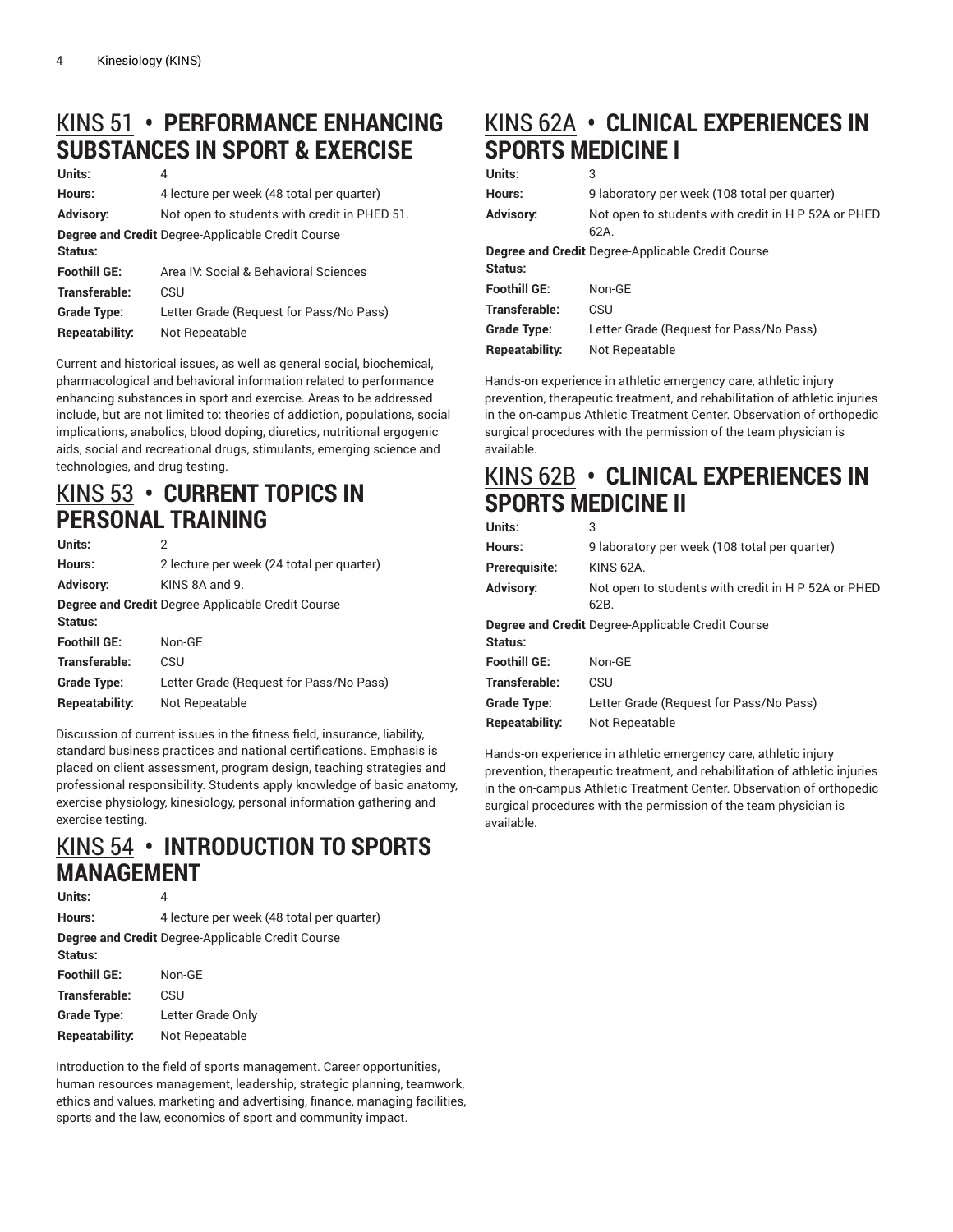# [KINS 62C](http://catalog.foothill.edu/course-outlines/KINS-62C/) **• CLINICAL EXPERIENCES IN SPORTS MEDICINE III**

| Units:              | 3                                                           |
|---------------------|-------------------------------------------------------------|
| Hours:              | 9 laboratory per week (108 total per quarter)               |
| Prerequisite:       | <b>KINS 62B.</b>                                            |
| <b>Advisory:</b>    | Not open to students with credit in H P 52B or PHED<br>62C. |
| Status:             | <b>Degree and Credit Degree-Applicable Credit Course</b>    |
| <b>Foothill GE:</b> | Non-GE                                                      |
| Transferable:       | CSU                                                         |
| <b>Grade Type:</b>  | Letter Grade (Request for Pass/No Pass)                     |
| Repeatability:      | Not Repeatable                                              |
|                     |                                                             |

Hands-on experience in emergency care, injury prevention, treatment and rehabilitation of athletic injuries in the on-campus Athletic Treatment Center. Off-campus athletic training facilities and outpatient physical therapy clinics may also be utilized for the internship. Observation of orthopedic surgical procedures with the permission of the team physician is available.

## [KINS 62D](http://catalog.foothill.edu/course-outlines/KINS-62D/) **• CLINICAL EXPERIENCES IN SPORTS MEDICINE IV**

| Units:                                            | 3                                             |  |
|---------------------------------------------------|-----------------------------------------------|--|
| Hours:                                            | 9 laboratory per week (108 total per quarter) |  |
| <b>Prerequisite:</b>                              | <b>KINS 62C.</b>                              |  |
| <b>Advisory:</b>                                  | Not open to students with credit in PHED 62D. |  |
| Degree and Credit Degree-Applicable Credit Course |                                               |  |
| Status:                                           |                                               |  |
| <b>Foothill GE:</b>                               | Non-GF                                        |  |
| Transferable:                                     | CSU                                           |  |
| <b>Grade Type:</b>                                | Letter Grade (Request for Pass/No Pass)       |  |
| Repeatability:                                    | Not Repeatable                                |  |

Hands-on experience in emergency care, injury prevention, treatment and rehabilitation of athletic injuries in the on-campus Athletic Treatment Center. Off-campus athletic training facilities and outpatient physical therapy clinics may be utilized for the internship. Observation of orthopedic surgical procedures with the permission of the team physician is available.

# [KINS 62E](http://catalog.foothill.edu/course-outlines/KINS-62E/) **• CLINICAL EXPERIENCES IN SPORTS MEDICINE V**

| Units: | 3 |
|--------|---|
|        |   |

| Hours:              | 9 laboratory per week (108 total per quarter)     |
|---------------------|---------------------------------------------------|
| Prerequisite:       | KINS 62D.                                         |
| Advisory:           | Not open to students with credit in PHED 62E.     |
| Status:             | Degree and Credit Degree-Applicable Credit Course |
| <b>Foothill GE:</b> | Non-GE                                            |
| Transferable:       | CSU                                               |
| <b>Grade Type:</b>  | Letter Grade (Request for Pass/No Pass)           |
| Repeatability:      | Not Repeatable                                    |
|                     |                                                   |

Advanced experience in athletic emergency care, athletic injury prevention, therapeutic treatment, and rehabilitation of athletic injuries. Observation of orthopedic surgeries, assisting in physical therapy clinics or other related allied health settings complement the on-campus Athletic Treatment Center.

### [KINS 65A](http://catalog.foothill.edu/course-outlines/KINS-65A/) **• PNF: INTRODUCTION TO THE UPPER EXTREMITY**

| Units:              | 3                                                                                                                                |
|---------------------|----------------------------------------------------------------------------------------------------------------------------------|
| Hours:              | 2 lecture, 3 laboratory per week (60 total per quarter)                                                                          |
| Advisory:           | Internet access to complete quizzes, discussions and<br>assignments; not open to students with credit in H P<br>52F or PHED 65A. |
|                     | Degree and Credit Degree-Applicable Credit Course                                                                                |
| Status:             |                                                                                                                                  |
| <b>Foothill GE:</b> | Non-GE                                                                                                                           |
| Transferable:       | CSU                                                                                                                              |
| Grade Type:         | Letter Grade (Request for Pass/No Pass)                                                                                          |
| Repeatability:      | Not Repeatable                                                                                                                   |

Theory and hands-on practice emphasizing the upper extremity: stretching, strengthening, stabilization and active/passive range of motion including goniometric measurements.

### [KINS 65B](http://catalog.foothill.edu/course-outlines/KINS-65B/) **• PNF: INTRODUCTION TO THE LOWER EXTREMITY**

| Units:                                                   | 3                                                                                                                                |  |
|----------------------------------------------------------|----------------------------------------------------------------------------------------------------------------------------------|--|
| Hours:                                                   | 2 lecture, 3 laboratory per week (60 total per quarter)                                                                          |  |
| <b>Advisory:</b>                                         | Internet access to complete quizzes, discussions and<br>assignments, not open to students with credit in H P<br>52G or PHFD 65B. |  |
| <b>Degree and Credit</b> Degree-Applicable Credit Course |                                                                                                                                  |  |
| Status:                                                  |                                                                                                                                  |  |
| <b>Foothill GE:</b>                                      | Non-GF                                                                                                                           |  |
| Transferable:                                            | CSU                                                                                                                              |  |
| Grade Type:                                              | Letter Grade (Request for Pass/No Pass)                                                                                          |  |
| Repeatability:                                           | Not Repeatable                                                                                                                   |  |

Theory and hands-on practice emphasizing lower extremity stretching, strengthening, stabilization and active range of motion, including goniometric measurement.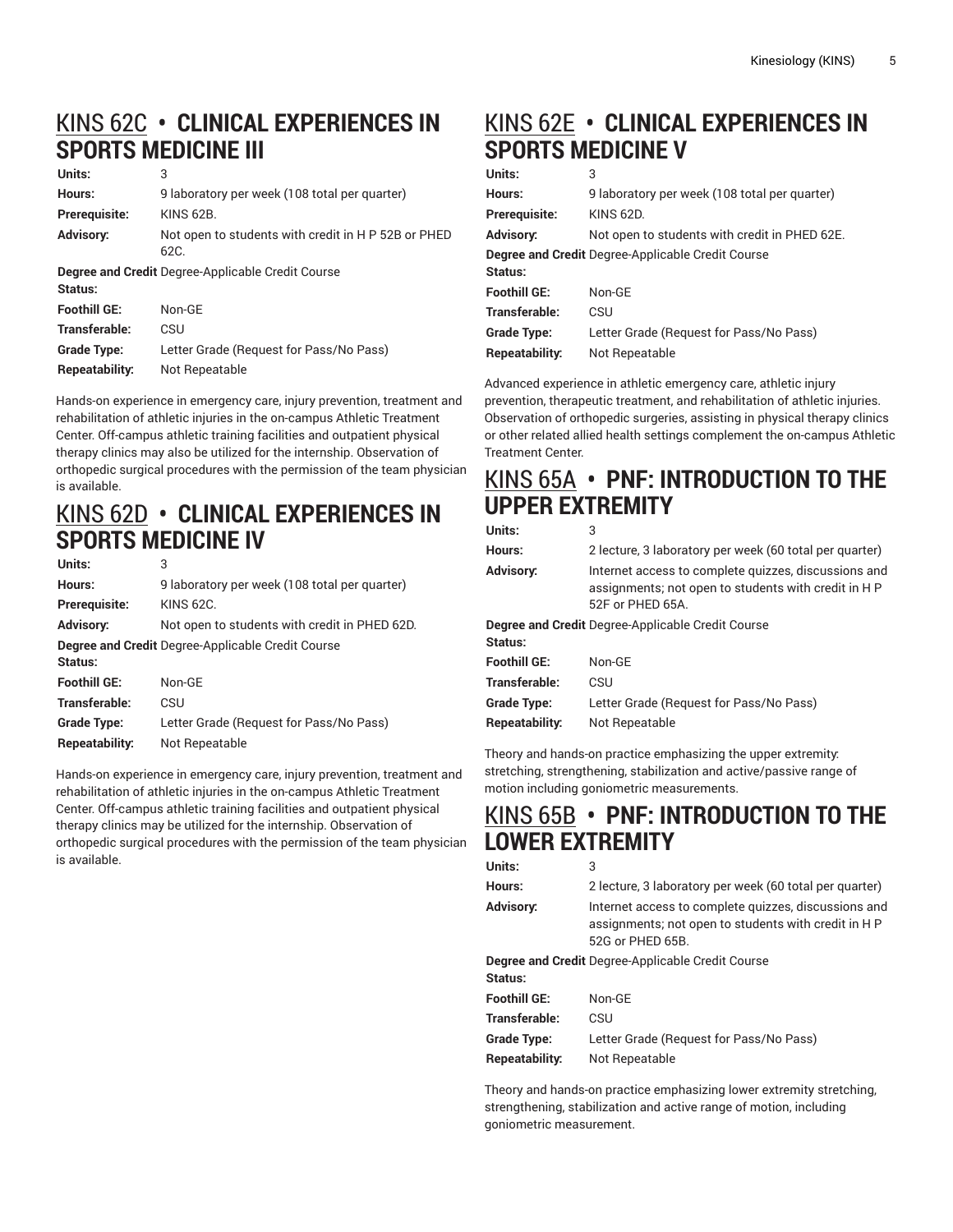## [KINS 70R](http://catalog.foothill.edu/course-outlines/KINS-70R/) **• INDEPENDENT STUDY IN KINESIOLOGY**

**Units:** 1

| Hours:                                                   | 3 laboratory per week (36 total per quarter) |
|----------------------------------------------------------|----------------------------------------------|
| <b>Degree and Credit Degree-Applicable Credit Course</b> |                                              |
| Status:                                                  |                                              |
| <b>Foothill GE:</b>                                      | Non-GE                                       |
| Transferable:                                            | CSU                                          |
| <b>Grade Type:</b>                                       | Letter Grade (Request for Pass/No Pass)      |
| Repeatability:                                           | Not Repeatable                               |

Provides an opportunity for the student to expand their studies in Kinesiology beyond the classroom by completing a project or an assignment arranged by agreement between the student and instructor. The student is required to contract with the instructor to determine the scope of assignment and the unit value assigned for successful completion. Students may take a maximum of 6 units of Independent Study per department.

### [KINS 71R](http://catalog.foothill.edu/course-outlines/KINS-71R/) **• INDEPENDENT STUDY IN KINESIOLOGY**

| Units:                                            | 2                                            |  |
|---------------------------------------------------|----------------------------------------------|--|
| Hours:                                            | 6 laboratory per week (72 total per quarter) |  |
| Degree and Credit Degree-Applicable Credit Course |                                              |  |
| Status:                                           |                                              |  |
| <b>Foothill GE:</b>                               | Non-GF                                       |  |
| Transferable:                                     | CSU                                          |  |
| <b>Grade Type:</b>                                | Letter Grade (Request for Pass/No Pass)      |  |
| <b>Repeatability:</b>                             | Not Repeatable                               |  |

Provides an opportunity for the student to expand their studies in Kinesiology beyond the classroom by completing a project or an assignment arranged by agreement between the student and instructor. The student is required to contract with the instructor to determine the scope of assignment and the unit value assigned for successful completion. Students may take a maximum of 6 units of Independent Study per department.

## [KINS 72R](http://catalog.foothill.edu/course-outlines/KINS-72R/) **• INDEPENDENT STUDY IN KINESIOLOGY**

| Units:             | 3                                                        |
|--------------------|----------------------------------------------------------|
| Hours:             | 9 laboratory per week (108 total per quarter)            |
|                    | <b>Degree and Credit Degree-Applicable Credit Course</b> |
| Status:            |                                                          |
| Foothill GE:       | Non-GF                                                   |
| Transferable:      | CSU                                                      |
| <b>Grade Type:</b> | Letter Grade (Request for Pass/No Pass)                  |
| Repeatability:     | Not Repeatable                                           |

Provides an opportunity for the student to expand their studies in Kinesiology beyond the classroom by completing a project or an assignment arranged by agreement between the student and instructor. The student is required to contract with the instructor to determine the scope of assignment and the unit value assigned for successful completion. Students may take a maximum of 6 units of Independent Study per department.

# [KINS 73R](http://catalog.foothill.edu/course-outlines/KINS-73R/) **• INDEPENDENT STUDY IN KINESIOLOGY**

**Units:** 4

| Hours:              | 12 laboratory per week (144 total per quarter)           |
|---------------------|----------------------------------------------------------|
| Status:             | <b>Degree and Credit Degree-Applicable Credit Course</b> |
| <b>Foothill GE:</b> | $Non-GF$                                                 |
| Transferable:       | CSU                                                      |
| <b>Grade Type:</b>  | Letter Grade (Request for Pass/No Pass)                  |
| Repeatability:      | Not Repeatable                                           |
|                     |                                                          |

Provides an opportunity for the student to expand their studies in Kinesiology beyond the classroom by completing a project or an assignment arranged by agreement between the student and instructor. The student is required to contract with the instructor to determine the scope of assignment and the unit value assigned for successful completion. Students may take a maximum of 6 units of Independent Study per department.

## [KINS 81](http://catalog.foothill.edu/course-outlines/KINS-81/) **• INTRODUCTION TO ADAPTIVE FITNESS**

| Units:               | 4                                                 |
|----------------------|---------------------------------------------------|
| Hours:               | 4 lecture per week (48 total per quarter)         |
| Advisory:            | Not open to students with credit in SPED 50.      |
| Status:              | Degree and Credit Degree-Applicable Credit Course |
| <b>Foothill GE:</b>  | Non-GE                                            |
| <b>Transferable:</b> | CSU                                               |
| <b>Grade Type:</b>   | Letter Grade Only                                 |
| Repeatability:       | Not Repeatable                                    |

Introduces fitness professionals to the information and skills necessary to work with the disabled and/or older adult client in an adaptive fitness setting. Provides history and overview of adaptive fitness. Includes overview of specific disabilities. Addresses fundamentals and benefits of adaptive fitness, basic anatomy, muscles and movement, contraindicated exercises and assessment techniques. Will also include exercise program design.